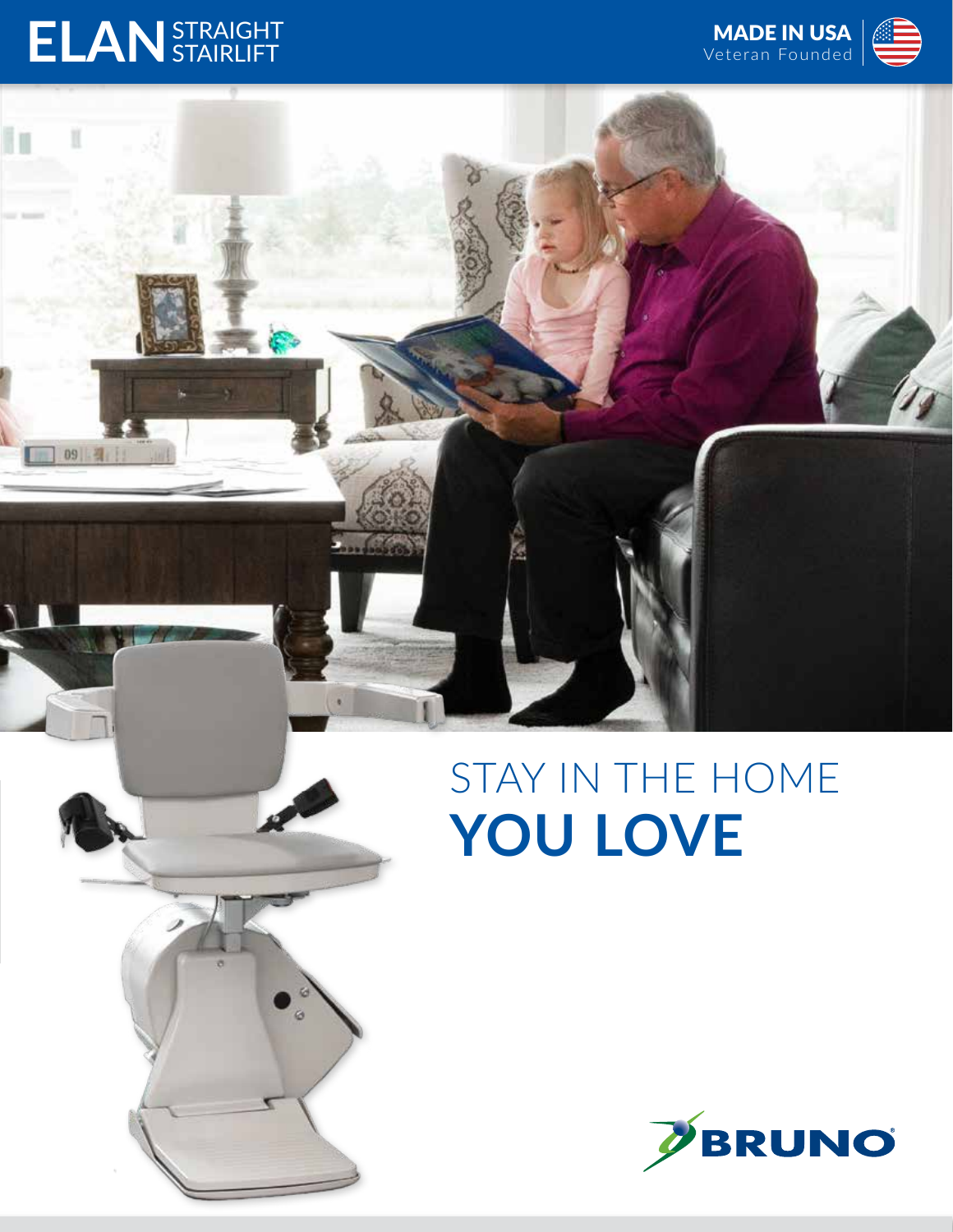# **ELAN**STRAIGHT STAIRLIFT

### **BRUNO'S BEST-SELLING STAIRLIFT, THE ELAN**

Bruno's most popular stairlift can help restore full access to your home. Designed for straight indoor staircases, the Elan offers a mix of high-quality standard functionality, unsurpassed reliability, and ease-of-use design.

With Made-in-the-USA dependability, Bruno helps you stay in your home with comfort and ease.



#### $\star \star \star \bullet$  Verified order

"Since we got the stairlift, we don't know what we did without it for so long. We are very pleased with it."

Joseph L.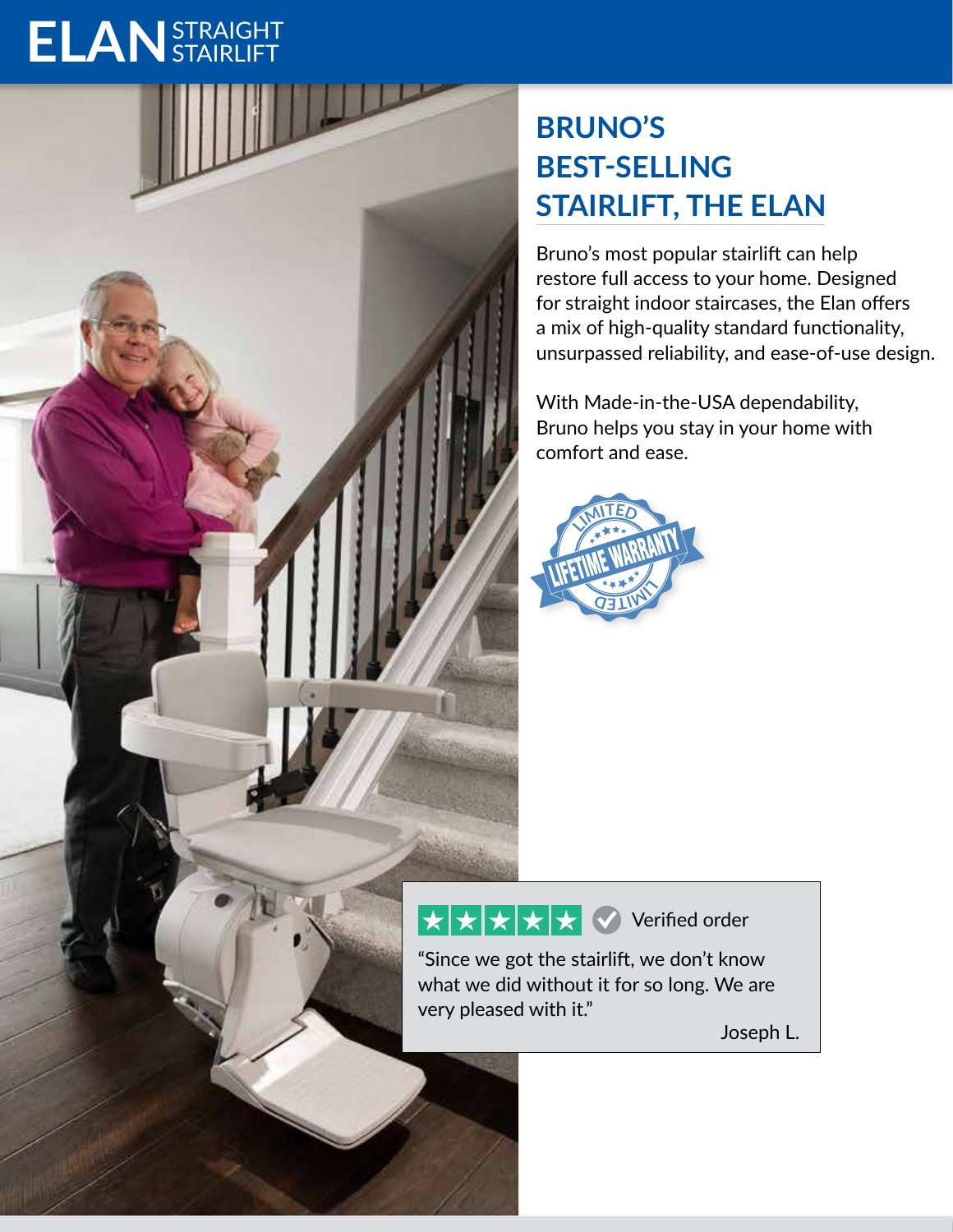

#### **DEPENDABLE QUALITY. QUIET RIDE.**

**Easy Operation.** Push the armrest paddle control to travel up and down the stairs. Two wireless remote controls also included.

**Space Saving.** Narrow vertical rail installs close to the wall to preserve maximum stairway space.

**Sleek & Clean.** The Elan's vertical rail with hidden gear rack gives a clean appearance and reduces exposure to dirt and grease.

**Dependable.** Battery-powered operation ensures performance even in a power outage. Stairlift continually charges along entire rail.

**Compact.** Fold the Elan's arms, seat and footrest to save space when stairlift is not in use.

**Safe.** Seat swivels up to 90° away from steps, then locks in place for safe exit. Seat belt and obstruction sensors ensure safety.

Learn More bruno.com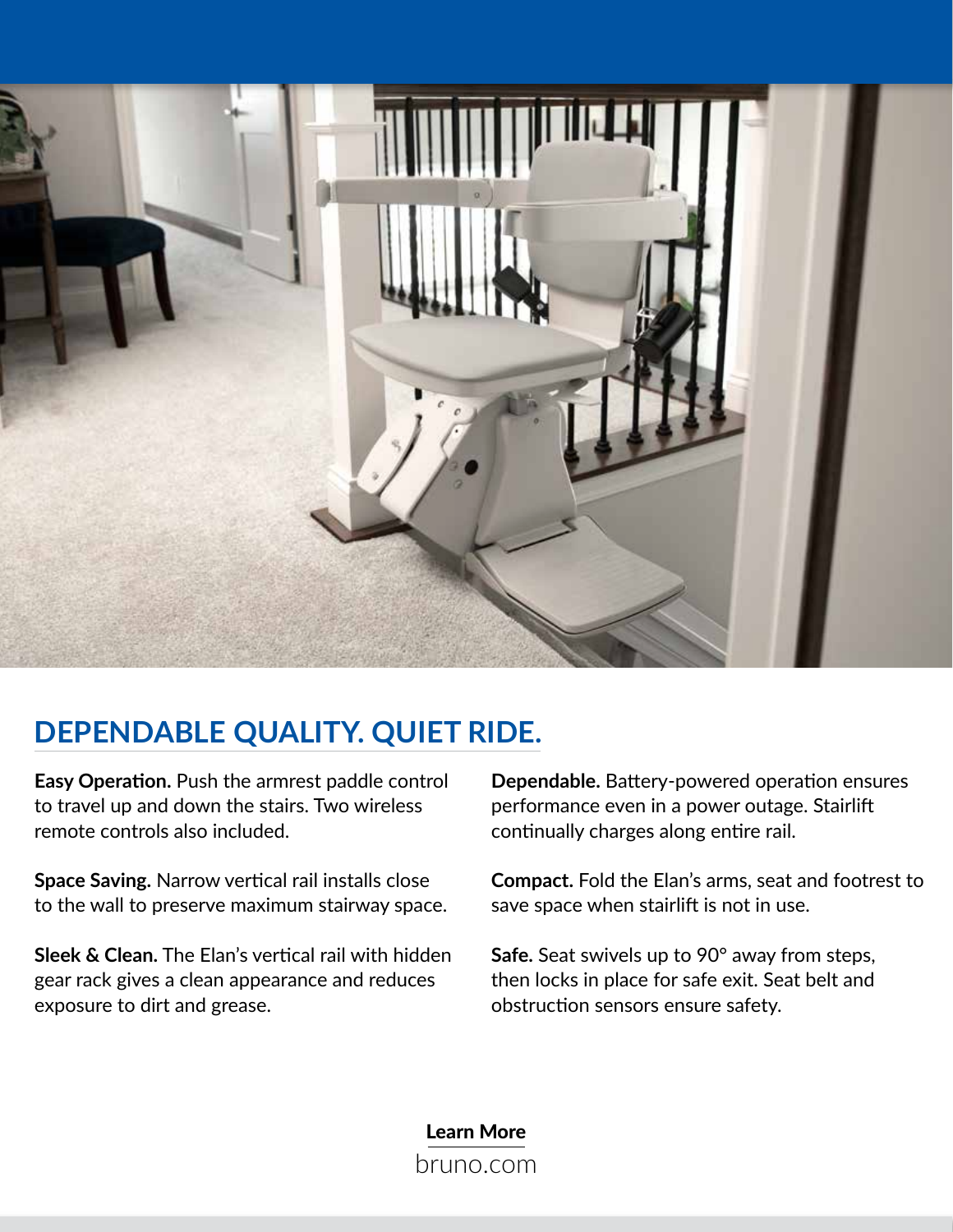

#### **AVAILABLE OPTIONS**

Add a folding rail for a narrow hallway application or when a doorway is at the bottom of the stairs. Manual operation or push-button automatic.

Convert the manual Elan swivel seat to optional power swivel and the chair will automatically rotate up to 90 degrees with the push of the armrest control. Further simplify your Elan with a power folding footrest. Fold the seat and the footrest automatically folds, too. Great for people with back issues!









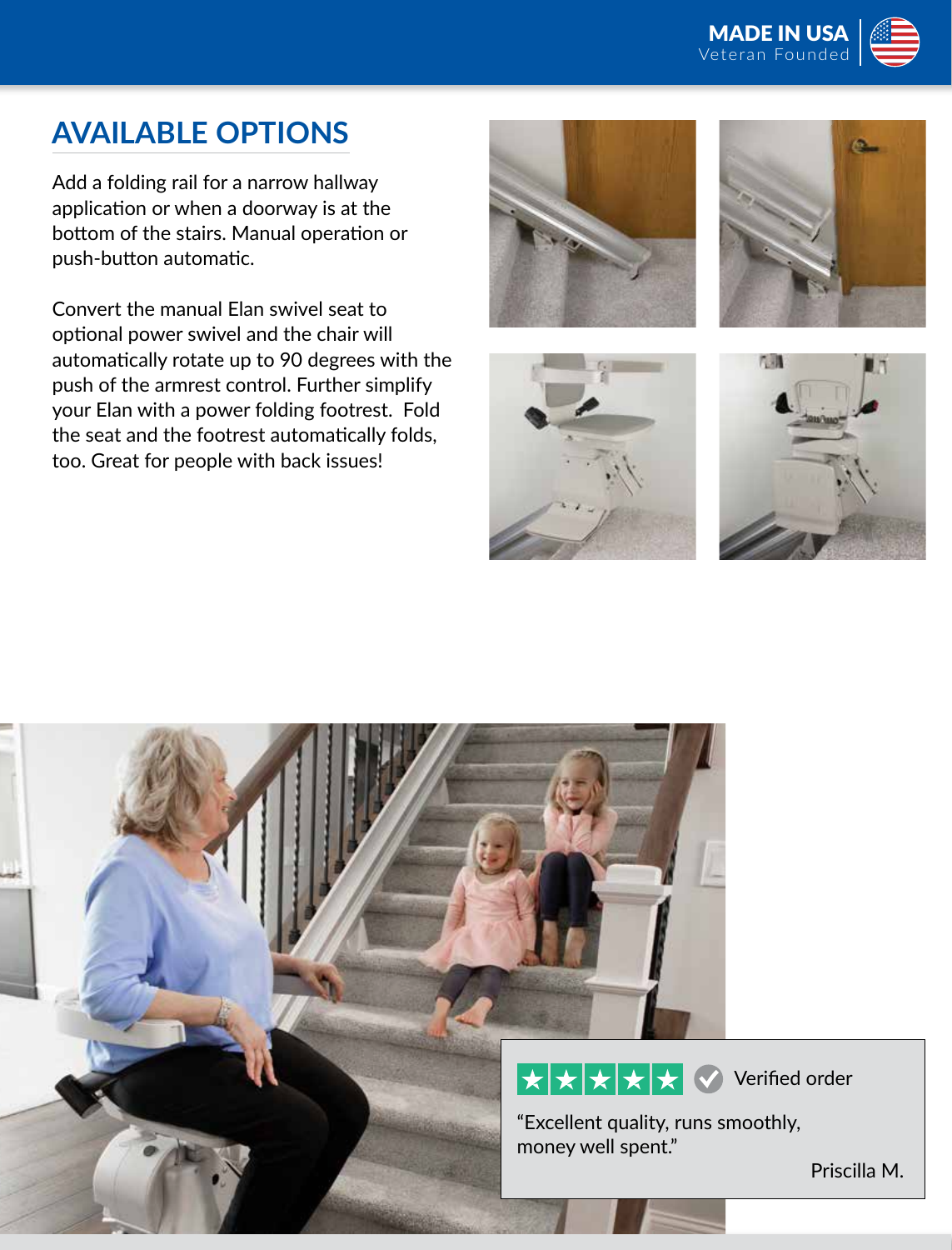$\overline{\star}$ Verified order $\bigstar$  $\bigstar$  $\star$  $\bigstar$ 

 $\mathbf{m}$ 

œ.

**THE THE** 

"I love the Bruno stairlift! It takes up much less space than I expected."

Mary Jo C.